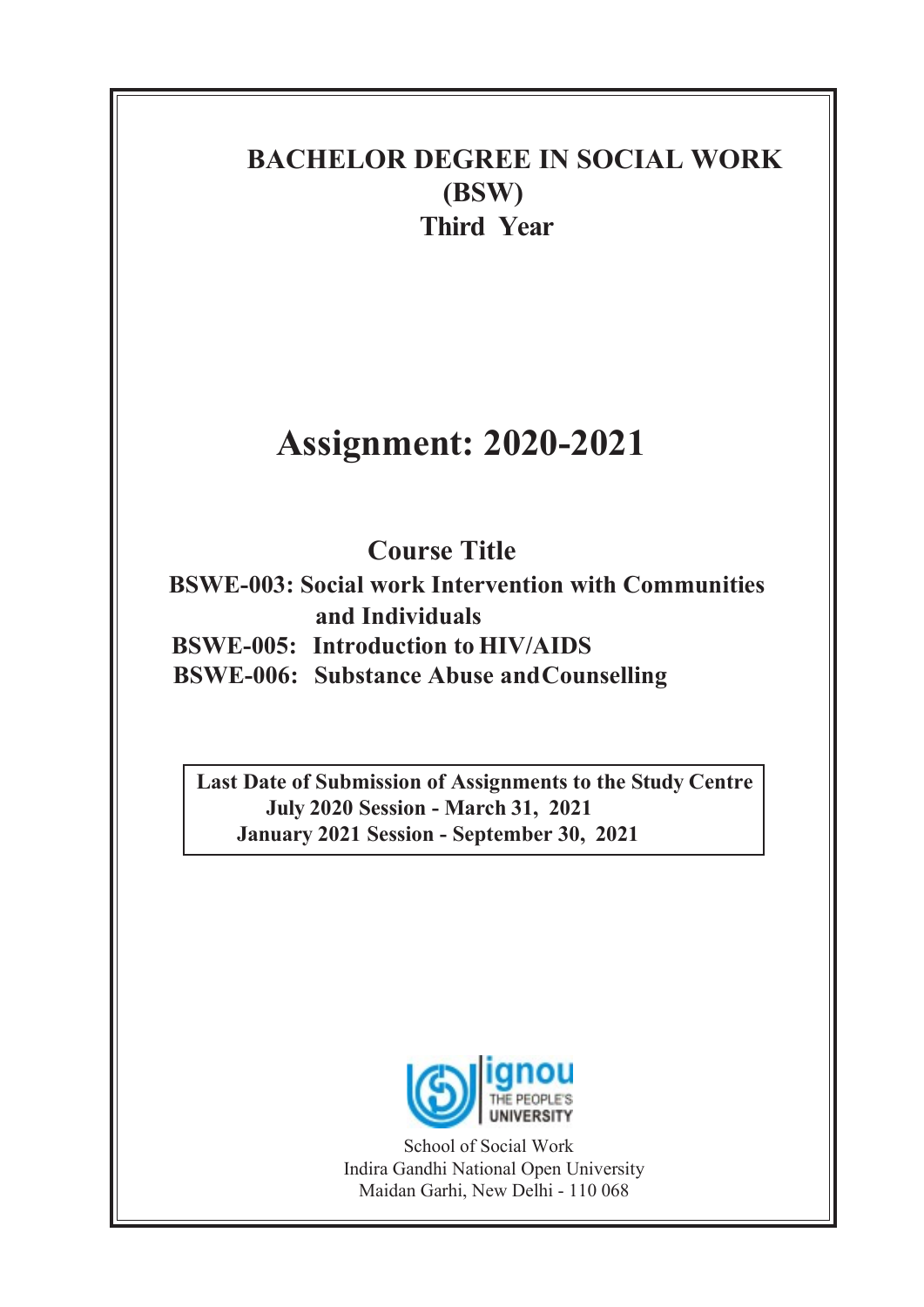#### Dear Learner,

Welcome to the BSW programme of IGNOU. To successfully complete your BSW programme, kindly follow the following tips:

- Read the programme guide before you begin your studies. It will clarify most of your doubts regarding how to go about doing the BSW studies from IGNOU.
- Submit your assignments to the Study Centre on time.
- Be in touch with your Study Centre and Regional Centre
- Fill up the examination form on time.

For BSW first year, you have to do Tutor Marked Assignments (TMAs) for BSWE-003, BSWE-005, BSWE-006 and other foundation courses.

Assignments are open book examinations and we at IGNOU assign 30 per cent weightage to the assignment while calculating the overall grade for each course. Assignments are to be hand-written and duly signed before its submission in the study centre. In order to prepare a good set of assignment responses, you must first of all read the chapter(s) from which a particular question has been framed. Discuss with your peer-group and academic counsellors or professors who teach you. Prepare a draft, do the necessary correction on it and then, prepare the final version for submission to the Study Centre.

Make sure that each answer starts on a new page. For long and medium answers, ensure that there is an introduction, sub-titles for main body and a conclusion. One line should be left between each paragraph. Make sure your answers are specific and in your own words and do not copy from books. Your answers will be exclusively based on the IGNOU materials only. Preparation of assignments is preparation for your term-end examination. Therefore, take the assignments seriously.

> (Dr. Sayantani Guin) Programme Coordinator email: sayantaniguin@ignou.ac.in Ph.: 011-29571697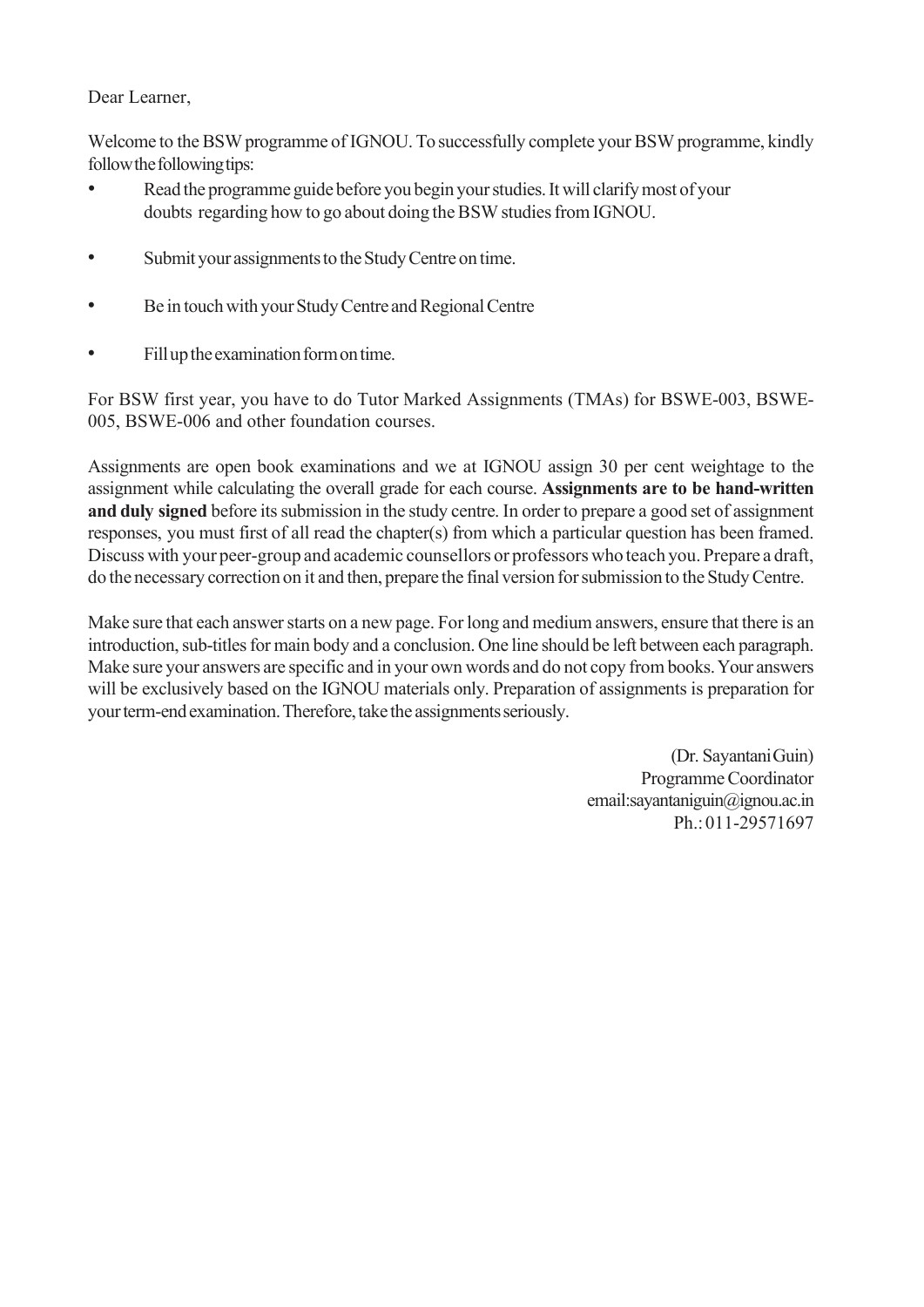### Social Work Intervention with Communities and Institutions ASSIGNMENT

|  | <b>Course Code: BSWE-003</b> |  |
|--|------------------------------|--|
|  | <b>Total marks: 100</b>      |  |

|               |                                                                                                                               | viai mai ns. Tuv |               |
|---------------|-------------------------------------------------------------------------------------------------------------------------------|------------------|---------------|
|               | Note: (i) Answer all the five questions.                                                                                      |                  |               |
|               | (ii) All questions carry equal marks.                                                                                         |                  |               |
|               | (iii) Answers to question no. 1 and 2 should not exceed 500 words each.                                                       |                  |               |
| 1.            | Trace the history of Community Organization in India and UK.<br><b>OR</b>                                                     |                  | 20            |
|               | What is Social Action? Enlist the skills involved in Social Action.                                                           |                  | 20            |
| 2.            | Discuss the relevance of Social Work research. Delineate various stages of<br>conducting a Social Work Research.<br><b>OR</b> |                  | 20            |
|               | Explain the role of social worker in health care system.                                                                      |                  | 20            |
| 3.            | Answer any two of the following in about 250 words each:                                                                      |                  |               |
| a)            | Discuss various approaches to Community Organization.                                                                         |                  | 10            |
| b)            | Explain the types of Social Services and their delivery mechanisms.                                                           |                  | 10            |
| $\circ$ )     | Describe the existing mental health services in India.                                                                        |                  | 10            |
| d)            | List out the various roles of Police, Judiciary and family Courts.                                                            |                  | 10            |
| 4.            | Answer any four of the following questions in about 150 words:                                                                |                  |               |
| a)            | Define Women Empowerment.                                                                                                     |                  | 5             |
| b)            | Explain any three methods of Research design.                                                                                 |                  | 5             |
| $\mathbf{c})$ | Give a brief overview of leadership theories.                                                                                 |                  |               |
| d)            | Examine the relation between Social Action and Social Movement.                                                               |                  | $\frac{5}{5}$ |
| e)            | Mention the strategies used to deal with authorities.                                                                         |                  | 5             |
| f)            | Enlist various points of registration process of voluntary organization.                                                      |                  | 5             |
| 5.            | Write short notes on any five of the following in about 100 words each:                                                       |                  |               |
| a)            | Characteristics of Community Organizer                                                                                        |                  | 4             |
| b)            | Functions of Formal Organization                                                                                              |                  | 4             |
| $\circ$ )     | Capacity Building                                                                                                             |                  | 4             |
| d)            | Qualitative Research                                                                                                          |                  | 4             |
| e)            | Organizational Work culture                                                                                                   |                  | 4             |
| f)            | Conflict resolution                                                                                                           |                  | 4             |
| g)            | Participatory Rural appraisal                                                                                                 |                  | 4             |
| h)            | <b>Bilateral and International Agencies</b>                                                                                   |                  | 4             |
|               |                                                                                                                               |                  |               |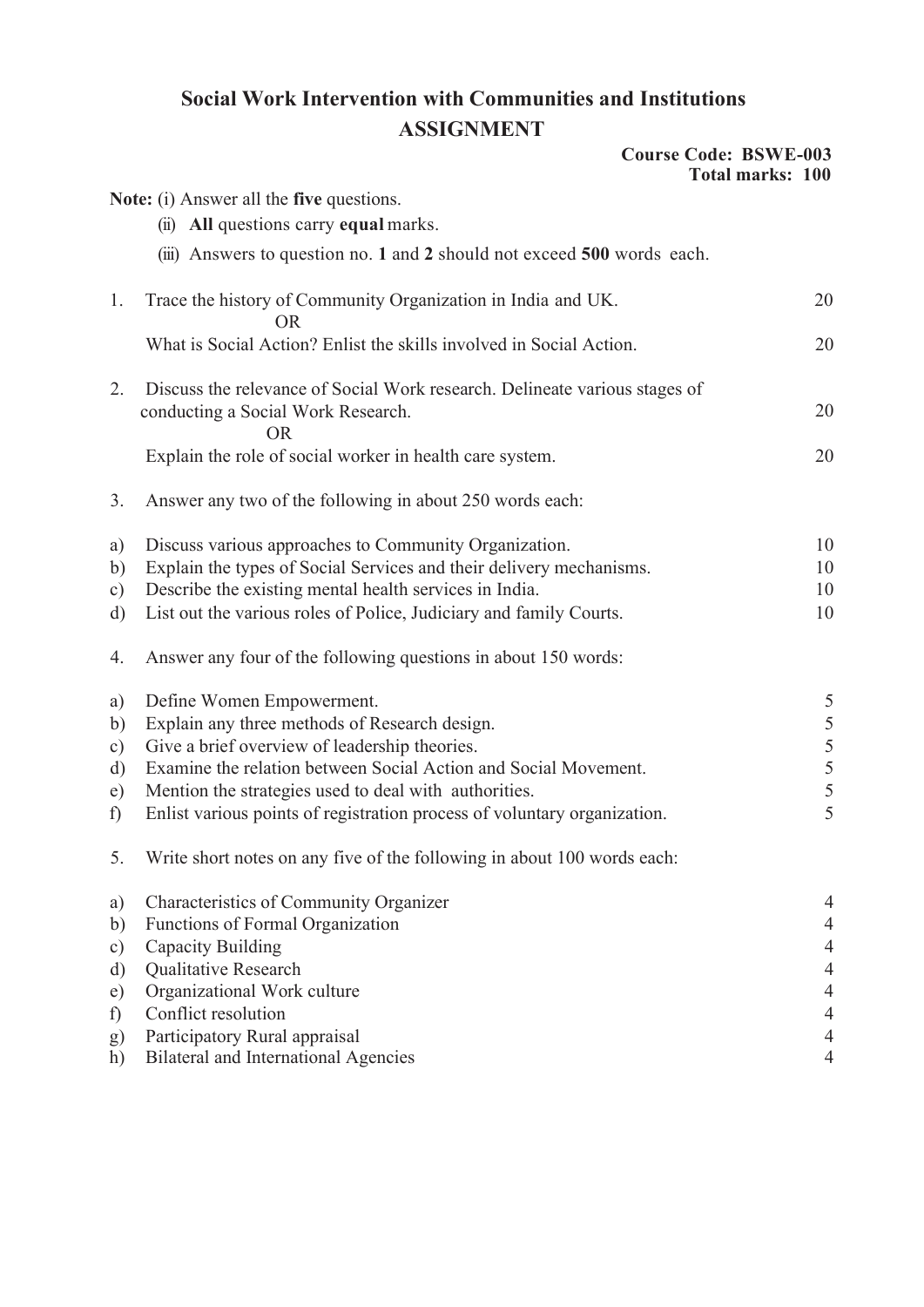### Introduction to HIV/AIDS

#### ASSIGNMENT

#### Course Code: BSWE-005 Total marks: 100

|                  | Note: (i) Answer all the five questions.                                                            |                |
|------------------|-----------------------------------------------------------------------------------------------------|----------------|
|                  | (ii) All questions carry equal marks.                                                               |                |
|                  | (iii) Answers to question no. 1 and 2 should not exceed 500 words each.                             |                |
| 1.               | Discuss the implications of HIV/AIDS for the family.<br><b>OR</b>                                   | 20             |
|                  | Describe the various stages in the development of HIV infection.                                    | 20             |
| 2.               | "Prevention is better than cure". Discuss this statement in the light of HIV in India.<br><b>OR</b> | 20             |
|                  | Discuss the life skills useful for helping professionals.                                           | 20             |
| 3.               | Answer any two of the following in about 250 words each:                                            |                |
| a)               | Explain the steps involved in pre-test counseling of HIV.                                           | 10             |
| b)               | What are the differences between HIV palliative care and traditional care?                          | 10             |
| c)               | Discuss the major contributions made by UN and bilateral agencies in India                          |                |
|                  | for the prevention and control of HIV.                                                              | 10             |
| d)               | Trace the history of HIV/AIDS in India.                                                             | 10             |
| 4.               | Answer any four of the following questions in about 150 words:                                      |                |
| a)               | Explain the difference between mandatory and voluntary testing for HIV.                             | 5              |
| $\mathbf{b}$     | Explain the right to autonomy of people living with HIV/AIDS.                                       | 5              |
| $\mathbf{c})$    | How does the medical system contribute to the spread of HIV through negligence?                     | 5              |
| d)               | What are the workplace policies on HIV/AIDS in India?                                               | $\overline{5}$ |
| e)               | How can mother to child transmission be prevented in case of HIV/AIDS?                              | 5              |
| f)               | List any two constitutional provision related to PLHAs in India.                                    | 5              |
| 5.               | Write short notes on any five of the following in about 100 words each:                             |                |
| a)               | Bereavement counseling                                                                              | 4              |
| b)               | Opportunistic infections                                                                            | 4              |
| c)               | <b>ELISA Test</b>                                                                                   | 4              |
| d)               | Window period                                                                                       | 4              |
| e)               | <b>NACO</b>                                                                                         |                |
| f)               | <b>High Risk Group</b>                                                                              | 4              |
| $\left(g\right)$ | STDs and HIV/AIDS                                                                                   | 4              |
| h)               | Stigma and Discrimination                                                                           | 4              |